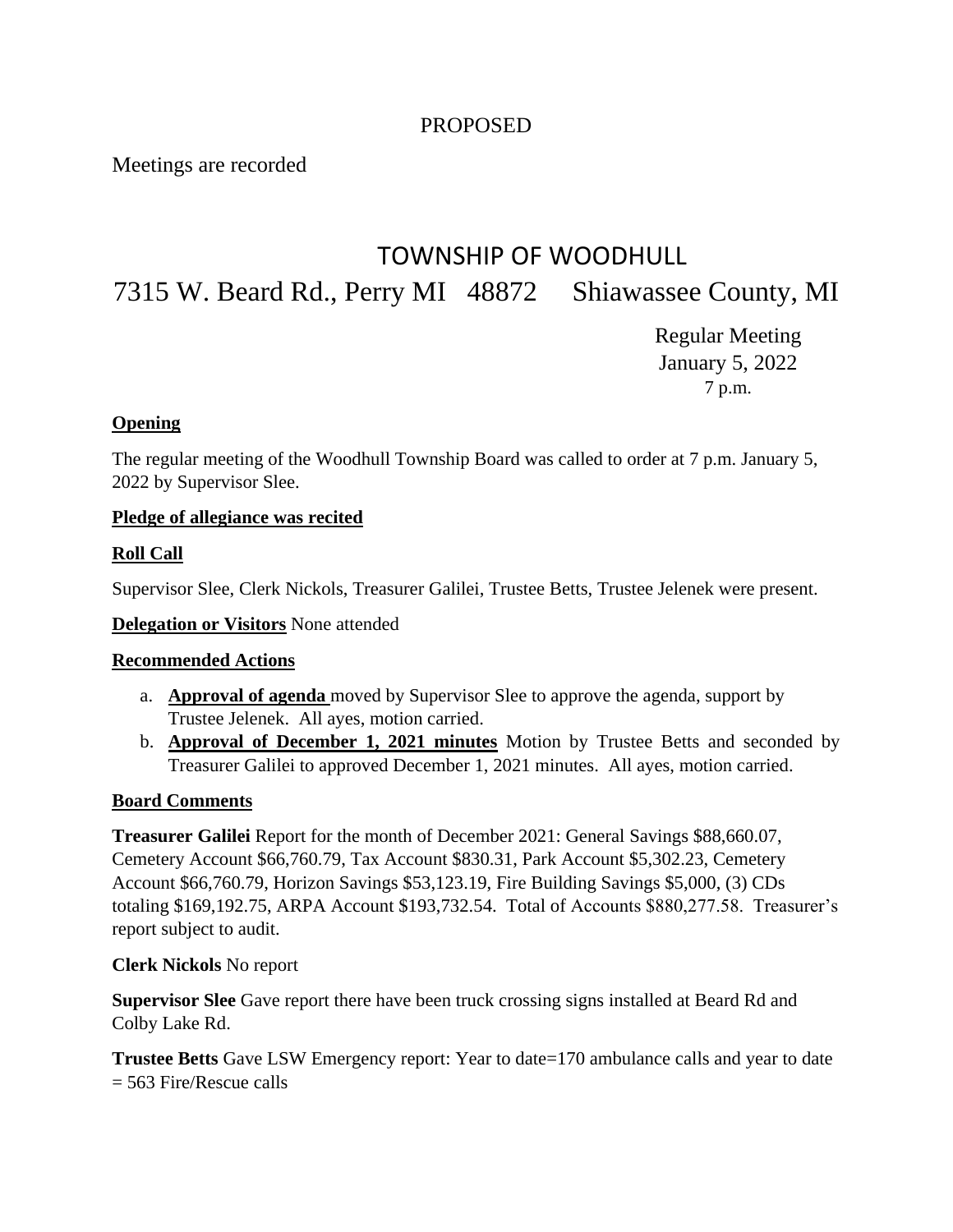**Trustee Jelenek** Gave report on contacting contractors for eaves trough replacements, status of sound system purchase, estimate of tree removal at Oak Plain Cemetery, draft proposal for hourly pay for township deputies, ongoing MSP investigation in township.

## **Committee Reports**

**Fire and Ambulance** Trustee Betts gave LSW Emergency Services Report, Woodhull Township for the month had one BLS ambulance run, four (4) fire runs and eleven (11) rescue runs.

Park Commission Commissioner Cindy Bawks gave annual report. Much use of the park by all age groups. The new food pantry service continues to be a success, pets were welcomed, Perry FFA, ice cream days, were appreciative. The ball fields were fully scheduled, and there is full access for disabled persons.

**Planning Commission** reported by Trustee Betts, 2021 annual report being prepared, tentative annual meeting schedule for commission, 2022/2023 budget proposal in place and sidewalk repair issue discussed and decided not in their area of responsibility.

**FOIA Report** Supervisor Slee reported none for the month.

## **Public Comments**

Call to Public opened 7:27 pm, closed 7:32 pm. Question to trustee. Supervisor responded.

## **Decision Items**

- a. **Approval of bills** Clerk Nickols reported December payroll paid January totaled \$9,450.03 direct deposit. Motion by Jelenek, to pay the December bills in the amount of \$34,466.25 using check numbers 27772 thru 27786 and 3 auto pay bills. Trustee Betts supported. Roll call vote, all ayes. Motion carried.
- b. **Approval of ARPA Ad Hoc committee** Clerk Nickols moved, Trustee Jelenek supported. Discussion, organization meeting January 26, 2022 at 7 pm. Roll call vote, all ayes. Motion carried. Supervisor Slee appointed the following individuals and will notify. Mike Batchelder, Cindy Bawks, John Johnson, Beverly Lang, Stacey Larner, Susan Parker, Cathy Provines, William Schort, Mark Turner, Sandy Winans.
- c. **Approval of property maintenance fees** Supervisor Slee moved and Trustee Jelenek supported, discussion of contacted contractors, eaves trough replacement, decision made. Roll call vote, four ayes, one nay. Motion passed.
- d. **Reappoint Planning Commission Members three-year terms 2022-2025.** Trustee Betts moved, Nickols supported, Discussion, Roll call votes, all ayes. Motion passed. Supervisor Slee made the following appointments, Greg Daenzer, Charles Scovill, Tammy Slavik, and Shaun Thronson.
- e. **Approve Federal Poverty Exemption Guidelines 2022.** Trustee Jelenek moved, Trustee Betts supported. Discussion. Roll call vote. All ayes. Motion passed.
- f. **Approve to move money from #2242 general fund checking to general fund savings #6223.** Discussion, Supervisor Slee stated money can be moved without Board approval. No motion brought forth.